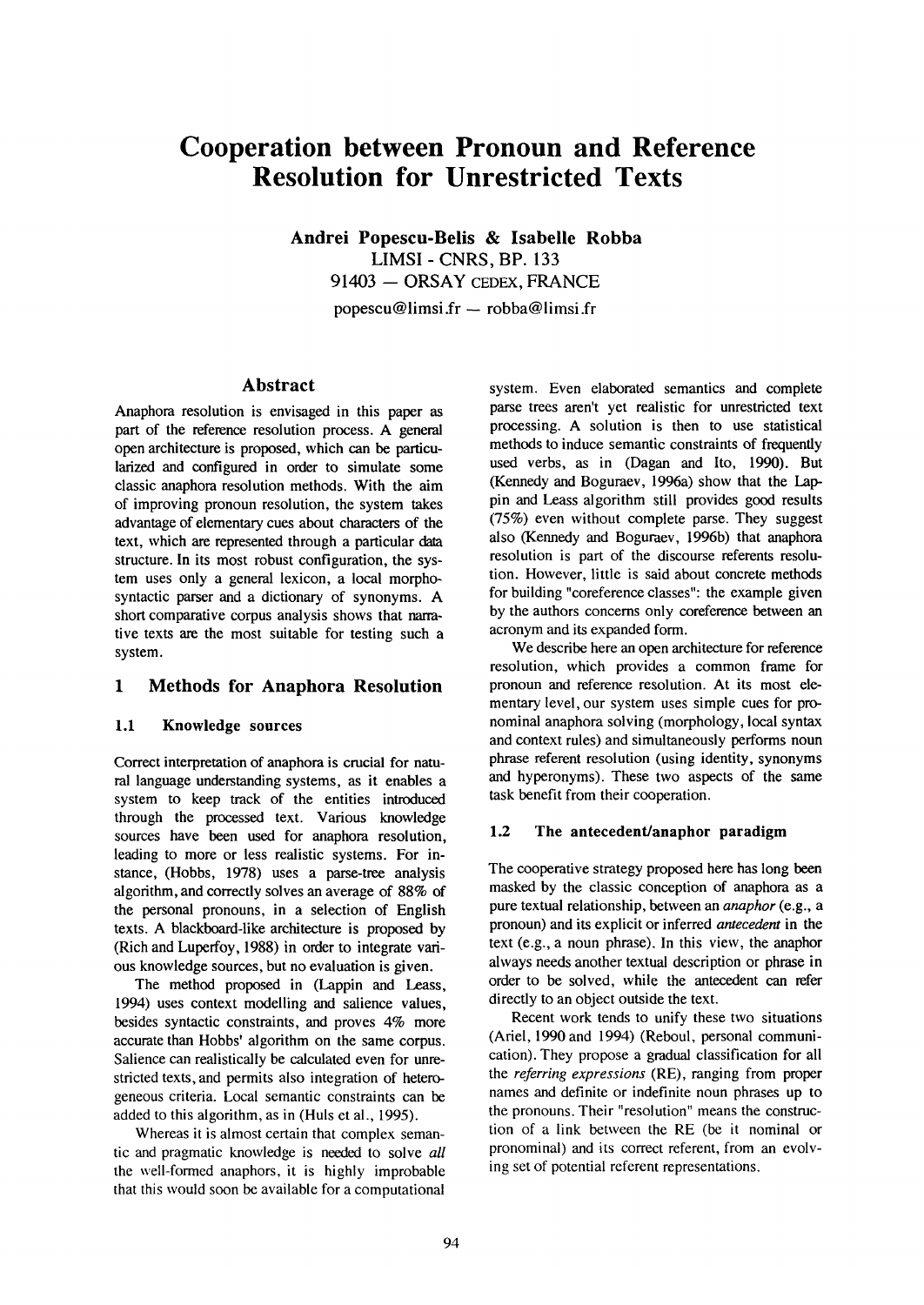

Figure 1. General structure of a reference resolution system

Therefore, we will avoid using the anaphor/antecedent distinction, and will speak instead about REs and their referent, called "character". As our open architecture supports the transition between the two paradigms, we will sometimes use also the classic terminology.

# **2 A Frame for Reference Resolution**

#### **2.1 General Description**

We suggest that most natural language understanding systems are structured (at least partly) as in Figure 1. The machine receives natural language input (text) with referring expressions (RE), and possibly other input (e.g. mouse clicks on a screen) with pseudo-RE (pRE). Also, knowledge can be provided more directly by the programmer. The machine handles a set of referents extracted from the text - in fact *representations* of real entities, called here *characters. A*  formal representation of the real world (model) may also be available.

The task of a RE resolution system is thus to build and manage a set of characters; modules M1 and M2 are its two main components. This architecture can account for:

- mono- or multi-modal interaction;
- "cognitive" system or not  $-$  depending on the model of the world;
- "classic" system or not  $-$  classic if the set of characters is just a duplicate of some of the text's phrases, not classic if an elaborate character structure is present.

#### **2.2 Balance between alternatives leads to various resolution paradigms**

Module M1 selects referring expressions (REs) from input data, and associates them to the proper "character structure" in the character set (cf. §3). M1 has one alternative when solving a RE:

- (1) associate the RE to an existing character, adding new data to the character's record;  $-$  or
- (2) create a new character, its parameters being instanciated with data from the RE.

Choice restrictions can simulate various approaches. If noun phrases always call (2), and pronouns call (1), we obtain the classic antecedent/anaphora framework. Otherwise, if all categories of RE can be followed by (1) or (2), then the system treats all REs in a homogeneous way, which is cognitively more accurate.

Module M2 controls the character set, updating their activation (or salience, cf. §3.1) among other parameters. M2 can:

- (3) merge two characters in the set, if M1 has been overproductive;  $-$  or
- (4) remove (and possibly archive) characters which haven't been referred to for a long time.

At this stage, it might seem that (1) and (3) are equivalent, i.e.  $(2)+(3)=(1)$ . In fact both operations are necessary as the system is given increasing knowledge. Suppressing (1) would only mean to postpone the reference resolution and leave it entirely for  $M2$ ; the role of  $M1$  would thus become insignificant. On the contrary, MI has to start working on reference resolution, and not rely entirely on M2.

But M2 should also be able to merge two characters of the set. Indeed, before reaching a suitable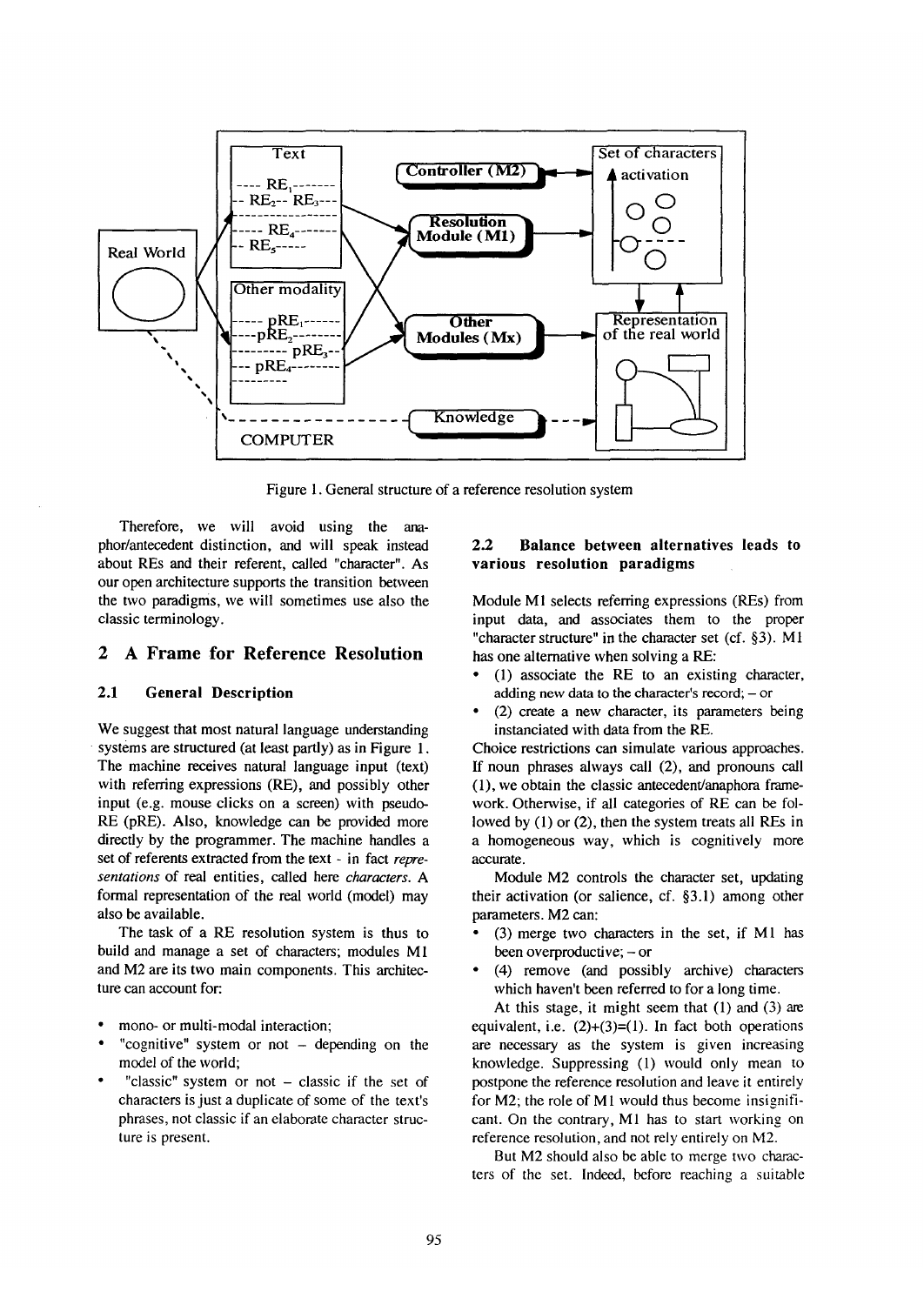balance between creating vs. merging characters ((1) vs. (2)), which is our long term goal, it is better to have an overproductive M1, privileging (1). The system would avoid incorrect resolution, which is hard to undo, and reference resolution would be at worst incomplete, but not wrong. M2 can complete the resolution by merging characters, which is much easier than undoing previous reference links. The more accurate M1 becomes, creating less and less redundant characters, the more seldom (3) is used.

The problem of revisable choices subsists however in M1, depending on how consecutive REs are treated. It is reasonable for the beginning to process the REs sequentially, validating each reference resolution before examining the next one. This rigid order is not really compatible with cataphors (unless the module can take the initiative to create a character corresponding to a pronominal RE), but has proved successful in most of the algorithms cited above. Also, it limits influence between textual close references. A better solution is to handle a buffer for the current sentence, compute mutual influence of the REs through their respective activation (cf. §5.3) and after stabilization validate the resolution for the entire current sentence. Afterwards, only M2 can make changes, by merging characters.

## **3 The character set**

A character is any object, animated or inanimate, which occurs in the text: *a tree, a kitchen, a bed* may be a character. But we represent neither the events *(his marriage, the storm...)* nor the concepts of abstract domain *(a new idea, this music...)* as characters. Nevertheless, we are aware that, in a complete system, these should also be represented. We use the term "character" to refer to "the representation of a character".

## **3.1 The character structure**

The structure we have adopted to describe the characters has first been proposed in (Berthelin, 1979). The main contributions of this work lie in the originality of the structure itself, and in the use of this structure to highlight the inconsistency that may be underlying in a story. This work has been primary applied to stories but its application to dialogues would not pose any problem.

The structure is involved in two processes. First, during the parsing of the text, a representational structure is instanciated for each character of the story. This structure gathers all the information about the character and underlines the different points of view of the different characters involved in the story. Second, this structure is used to detect the contradictions and the incoherence that may exist between the different points of view of the characters. Space lacks to describe the work achieved in this second step, but we will show how it improves our preliminary work.

The representation of a character C consists of a set of facets. Each of these facets contains the set of statements which have been expressed by a character C' about the character C. In that way, the facet reflects the point of view that C' has about C. Each of the statements contained in a facet consists itself of a data set: temporal references, state of C'... This information, extracted from the text, will be useful to the second aspect above.

In our approach, reference is solved without having completely parsed the text neither syntactically, nor semantically. This kind of approach is essential since we do not have actually at our disposal a parser capable of dealing with unrestricted texts. Certainly in this case, the "character" structure may appear too complex (without complete parse, there isn't enough knowledge to fill in all the structure's attributes); but the architecture is open to semantic methods which could take advantage of this complexity.

Each character  $C$  is described with the following parameters:

- a label: a number which allows to identify C
- a list **of identifiers:** the REs which have been used to design the character; we envisage to order this list according to the frequency of use of the identifiers
- **a list of verbal descriptions (VD):** what has been said about C
- an activation value: it represents the salience of C, this value is modified during the resolution and it depends on the context
- **an accessibility mark: at each step** of the resolution it indicates whether C is accessible or not according to the concordance rules implemented by M1 (see §2)

And each verbal description VD consists of:

- a list **of words:** the words which compose VD
- a **sentence number:** to localize the place of VD in the text
- **a position in the sentence: a** pair of marks which localize the RE referring to the character in the sentence
- **a f-structure:** it describes the syntactic structure of VD, if its parsing has succeeded

The values of the different parameters of the structure are determined by the module MI, except for the fstructure which is not always available.

## **3.2 Modifications of the character set**

The reference resolution mechanism consists in the interaction of two modules (namely M1 and M2, cf. §2). M2 periodically examines the complete set of characters (provided by M1), to determine whether two or more characters should be merged into a sin-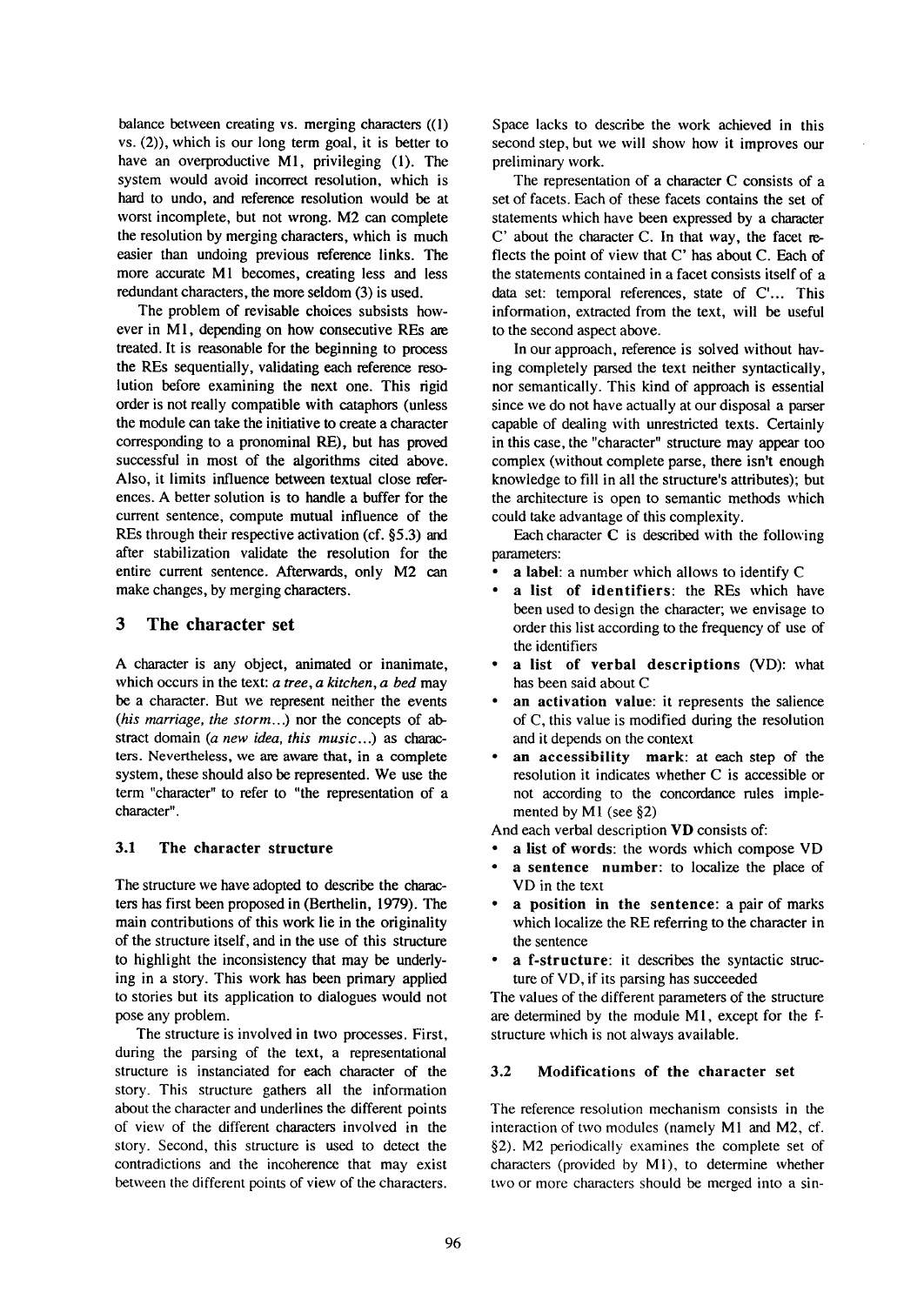gle one. Indeed, since our system does not dispose of all the knowledge necessary to understand correctly a text it may make mistakes which a merging module might be able to rectify on the basis of further information.

Moreover, a complete system of text comprehension should be able to dynamically modify the set of characters. Indeed, even when parsing the best written texts, comprehension mechanisms sometimes have to backtrack on their decisions, and on the characters they have recognised.

Obviously, a module able to detect the inconsistencies (the one proposed by Berthelin) would be essential to give some indications for launching the merging module, but since it is not actually available, we suggest to trigger it with a regular but arbitrary frequency. We also suggest a mechanism which tracks M1, and triggers the merging when several characters have been created due to the presence of definite determinants, because this kind of determinant often describes a character already introduced, but without using the terms already used.

As far as the structure is concemed, the mechanism has to unify the parameters of the two characters. The following methods are proposed:

- the label: only the smaller of the two numerical numbers is retained (the label of the first RE which introduced the character)
- the list **of identifiers: the** 2 lists are merged
- the list of verbal **descriptions: the** two lists are simply merged, and the parameters constituting the VD are conserved
- **the activation value:** it seems reasonable to retain the higher of them, but a more complex calculation may also be considered
- the accessibility mark: there is no decision to take since this mark is determined at each resolution.

## **4 Processing French Texts**

#### **4.1 Description of three corpora**

The system presented here is designed to work on unrestricted French texts; therefore, only few robust NLP resources are available. Non-specialized texts are preferable, as convenient lexicons are available for general vocabulary. We considered three texts: an essay by Stendhal (from the *Chroniques ltaliennes), a*  scientific report by Gérard Sabah (PLC), and some Stock Market articles from the journal Le *Monde.*  The next table compares characteristics of these texts, and indicates that Stendhal is the most rich and interesting from the anaphora point of view.

|                                  | Stendral | <b>PLC</b> | Le<br>Monde  |
|----------------------------------|----------|------------|--------------|
| Word count                       | 9 144    | 15 006     | 16 504       |
| /il/ personal (he,it)            | 165      | 50         | 35           |
| /il/ impersonal (~it)            | 44       | 45         | 45           |
| /elle/ (she, it)                 | 31       | 19         | 25           |
| $\sqrt{e}$ masc. art. (the)      | 217      | 226        | 367          |
| /le/ masc.pron.(him,it)          | 16       | 7          | 3            |
| $\int$ la/ fem. art. (the)       | 201      | 345        | 577          |
| /la/ fem. pron. (her,it)         | 7        | 2          | 1            |
| /l'/ article                     | 95       | 374        | 242          |
| /l'/ masc. pron.                 | 13       | 6          | $\mathbf{2}$ |
| /l'/ fem. pron.                  | 7        | 4          | 0            |
| /lui/ masc. indirect obj.        | 37       | 5          | 3            |
| /lui/ fem. indirect obj.         | 10       | 1          | 5            |
| /lui/ masc. tonic pron.          | 20       | 2          | 6            |
| $/son/$ , $/sa/$ , $/ses/$ poss. | 110      | 46         | 87           |

#### **4.2 Ambiguity of French pronouns**

Notwithstanding our critique of the antecedent/anaphor distinction, we focus for the beginning on pronoun resolution. We examine the 3rd person singular and plural, subject, direct object and indirect object pronouns:/il/,/elle/,/le/,/la/,/1'/,/lui/, /ils/, /elles/ (the English /he/, /she/, /him/, /her/, /it/, /they/).

Three main problems appear specific to French. First, /le/ and /la/ are both pronouns and definite articles, so one has to select pronominal occurrences before the reference resolution. Second, elision and use of an apostrophe for /le/ and /la/ change them into the even more ambiguous form/1'/, which has four interpretations; as a pronoun, all indication of gender disappears. Third, /lui/ can be an indirect object pronoun, masculine and feminine, and also the tonic form of /il/.

## **5 Realisation**

#### **5.1 General overview**

Module M1 selects nominal or pronominal REs in the input text. We impose that new pronominal REs be always linked to existing characters,  $M1 = > (1)$ , as detailed at the end of §2.2. There is clearly a need for first instanciating the character set ("antecedents", in the classical terminology): M1 processes also nominal REs (noun-phrases) from the text. When processing a NP-RE, MI can choose between (1) or (2), i.e. create a new character (like in classic systems) or link the RE to an existing character.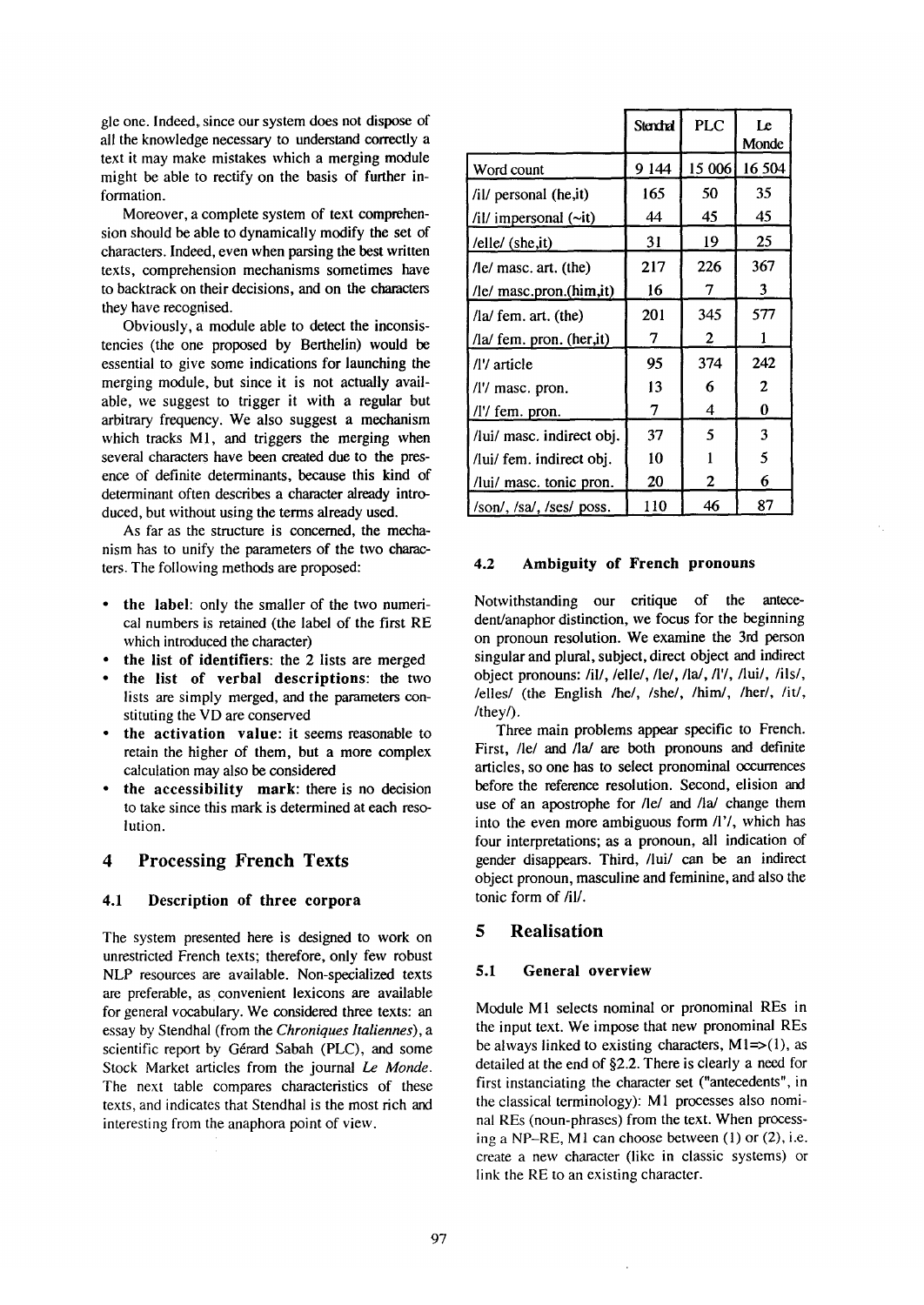The resulting mechanism is now easy to understand. M1 reads linearly the (pre-processed) input text, and when it finds a NP-RE, either attaches it to a previous character if the linguistic descriptions match (same word, synonym, hyperonym), or builds a new character with the corresponding description and activation. When MI processes a pronominal RE, it uses "salience value" criteria (cf. (Lappin and Leass, 1994) and (Huis, 1995)), intertwined with morpho-syntaxic constraints (and later semantic ones), in order to choose a character from the set as referent of the RE. The character's parameters are then updated, in particular its linguistic descriptions and activation.

#### **5.2 Resources used by the system**

Robust linguistic resources are essential for processing unrestricted texts. The most important one is an LFG parser developed in the Language and Cognition Group at the LIMSI (Vapillon et al., 1997); however, as the rules cannot yet cover a significant proportion of complex sentences, our system uses only local analysis, which parses NPs even when the sentence analysis fails. Thus, the only limitations are the lexicon used by the parser<sup>1</sup>, some complex NPs, and, of course, morpho-syntactic ambiguities.

A tagger is used to help lexical disambiguation, and performs also robust pre-processing of the input text. The STK tagger (Ferrari, 1996) developed at the LIMSI is used together with some simple rules for distinguishing the article  $\ell$ le/,  $\ell$ la/from the pronoun /le/, /la/. When these rules aren't sufficient (e.g., unknown or truly ambiguous noun), we don't consider /le/, /la/ as an article.

Our proposition for a robust reference resolution relies on two ideas. First, a character is often designated by the same phrase - this criterion is extremely simple to track, and is worth considering. Second, an entity is often designated by a synonym of the previously used RE, or a hyperonym. It is thus interesting to use a dictionary of synonyms, and we are currently integrating one.

## **5.3 Activation values and selection**

Activation is the global salience value of each character. Several gradual criteria are used: the more a criterion is satisfied by a character, the higher its contribution to the character's activation will be. The following criteria have been implemented:

recency of the last textual mention of the character (last RE)

- number of REs already referring to the character: mention by a nominal RE brings more activation than a pronominal RE, and proper NPs bring more activation than common NPs
- grammatical role of the last textual mention (last RE). Activation decreases from subject to direct object, indirect object, or other.

Behind the elegance of the activation paradigm, which integrates different criteria (and possibly multi-modality), there is a hidden limitation. The activation distribution does not depend on the nature of the current RE, but only on its position. So, character activation cannot take into account properties of the processed RE, and syntactic parallelism cannot be considered, as it would require the activation to depend on the RE's nature.

Besides, the activation distribution at a given point in the text is a recursive function: it is calculated using also its previous values. This makes backtracking (and revisable choices) difficult to implement, as they would require a complete recomputation of the activation distribution (or a "decomputation"). That is why Ml's choices aren't revisable for the moment.

Finally, the system has to take somewhere into account the RE's nature, and operate a selection among the characters. This is done without further computation, using a set of various constraints which change the binary value (yes/no) of the character's "accessibility mark". In this way, only "accessible" characters are considered when solving a particular RE, and all "accessibility marks" are subsequently reset to "true".

The selectional constraints implemented at this stage are:

- for NP-REs, gender and number concordance
- for pronominal REs, number and gender, if unambiguous (cf. the  $/1\frac{1}{9}$ , § 5.3). Furthermore, an object pronoun cannot refer to the subject of the sentence
- coreference is hypothesized if two NP-REs are identical, or if the second is a hyperonym of the first.

## **6 Results**

The system is implemented in Smalltalk, and its user-friendly interface permits step-by-step monitoring of the process as well as parameter tuning.

Current work concerns Stendhal's text, as it has the highest density and variety of pronouns (cf. § 4.1). Its syntactic complexity and the overproductivity of the local LFG parser oblige us to make manual selection among NPs, and disambiguation of the  $/$ le/,  $/$ la/,  $/$ l'/ pronouns vs. definite articles. The next table summarizes our first experiment.

<sup>~</sup>The lexical analyser has a dictionary of 25 000 canonical forms and 350 000 inflected forms.